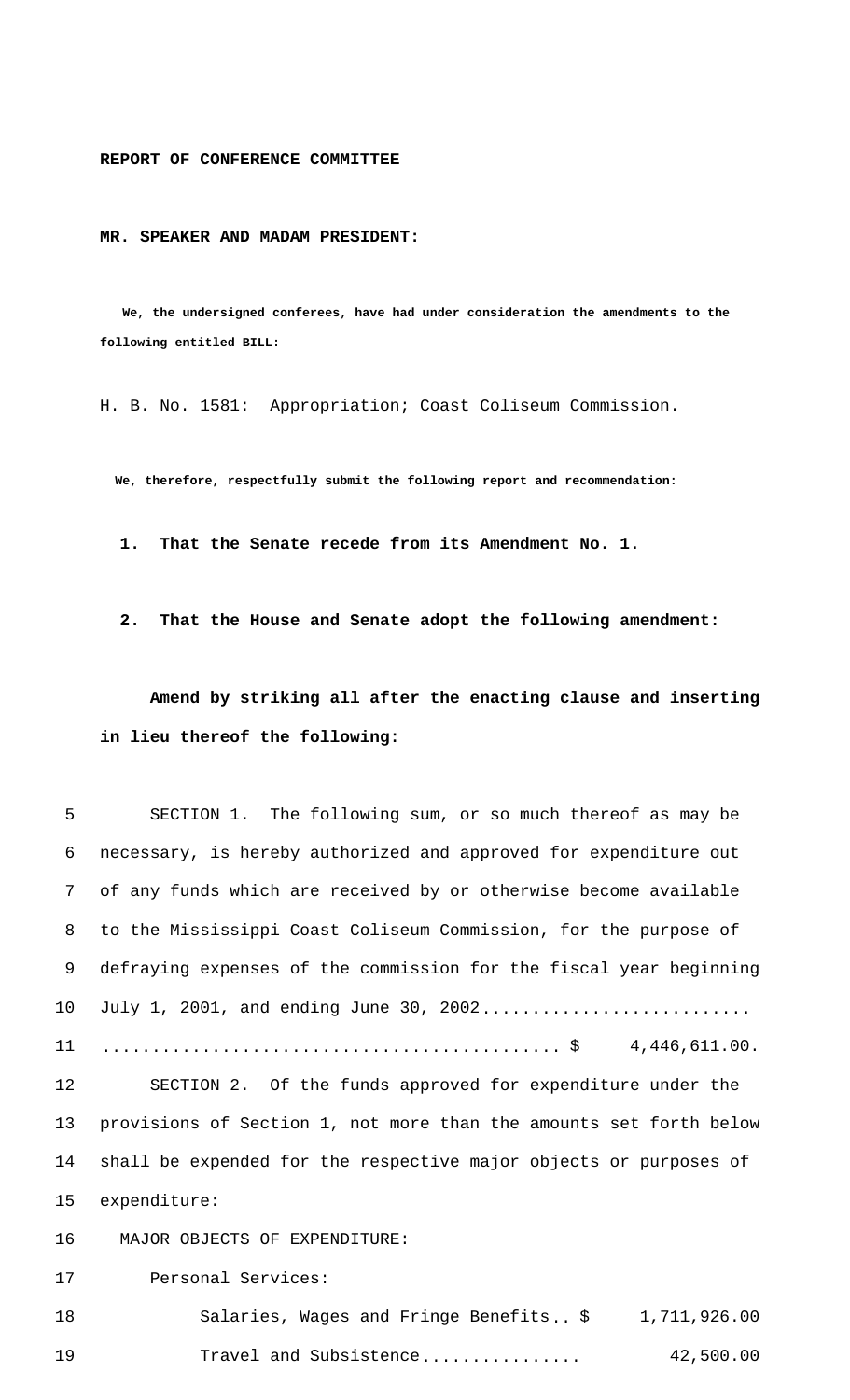| 20 |                       | Contractual Services    |    | 1,620,000.00 |
|----|-----------------------|-------------------------|----|--------------|
| 21 |                       | Commodities             |    | 205,000.00   |
| 22 | Capital Outlay:       |                         |    |              |
| 23 | Other Than Equipment  |                         |    | 0.00         |
| 24 | Equipment             |                         |    | 667,185.00   |
| 25 |                       |                         |    |              |
| 26 | Total\$ 4,446,611.00  |                         |    |              |
| 27 | AUTHORIZED POSITIONS: |                         |    |              |
| 28 |                       | Permanent: Full Time    | 46 |              |
| 29 |                       | Part Time               | 0  |              |
| 30 |                       | Time-Limited: Full Time | 0  |              |
| 31 |                       | Part Time               | 0  |              |
|    |                       |                         |    |              |

32 Any transfers or escalations shall be made in accordance with 33 the terms, conditions and procedures established by law.

 No general funds authorized to be expended herein shall be used to replace federal funds and/or other special funds which are being used for salaries authorized under the provisions of this act and which are withdrawn and no longer available.

38 SECTION 3. In addition to all other sums heretofore authorized, the following sum, or so much thereof as may be necessary, is hereby authorized and approved for expenditure out of any funds which are received by or otherwise become available to the Mississippi Coast Coliseum Commission, for the purpose of defraying the expenses of the commission for the fiscal year ending June 30, 2001............................... \$ 480,000.00

45 SECTION 4. The money herein approved for expenditure shall 46 be disbursed upon bank checks signed by the proper person, officer 47 or officers, in the manner provided by law.

48 SECTION 5. This act shall take effect and be in force from 49 and after July 1, 2001, except that Section 3 shall take effect 50 and be in force from and after its passage.

**Further, amend by striking the title in its entirety and**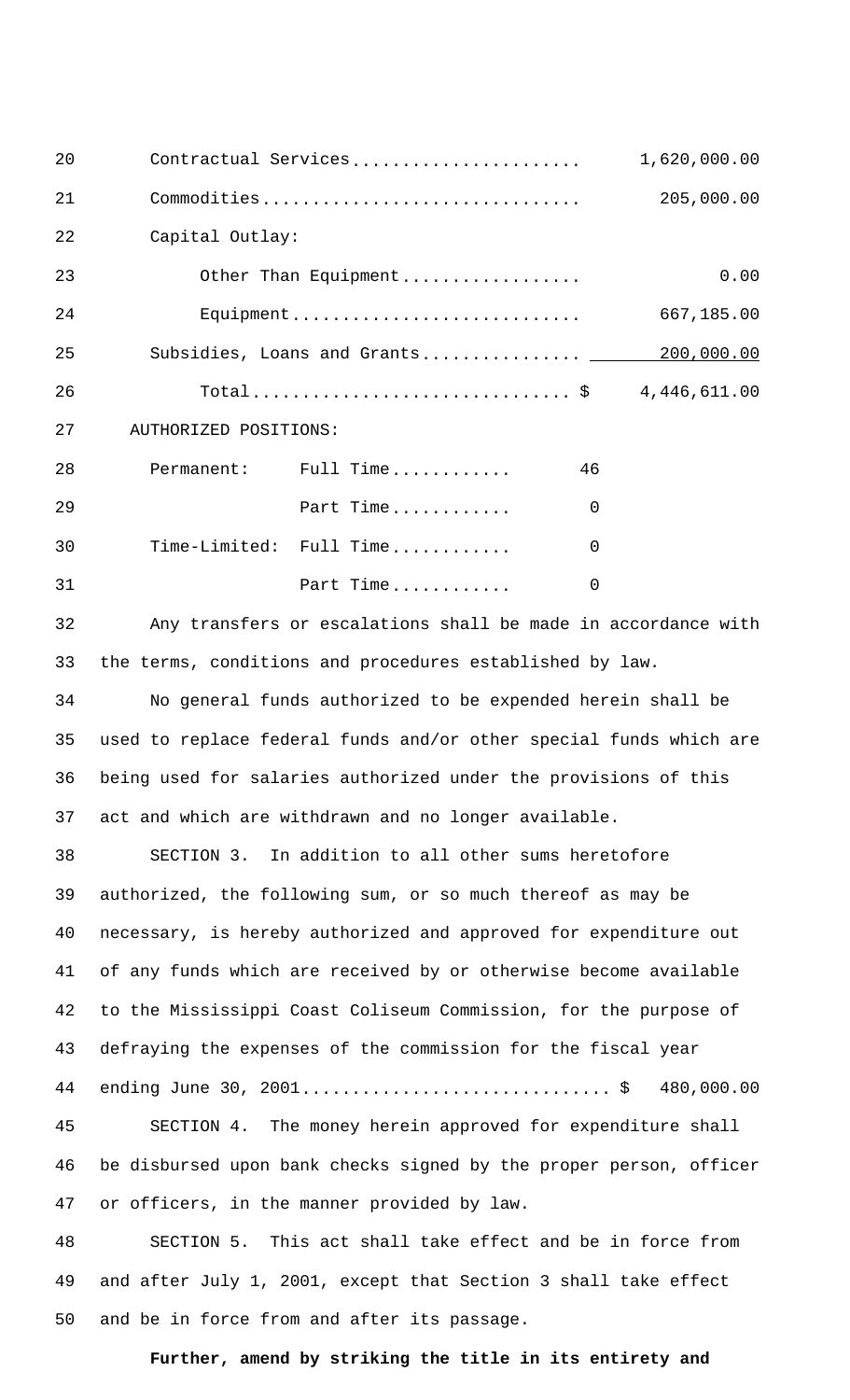**inserting in lieu thereof the following:**